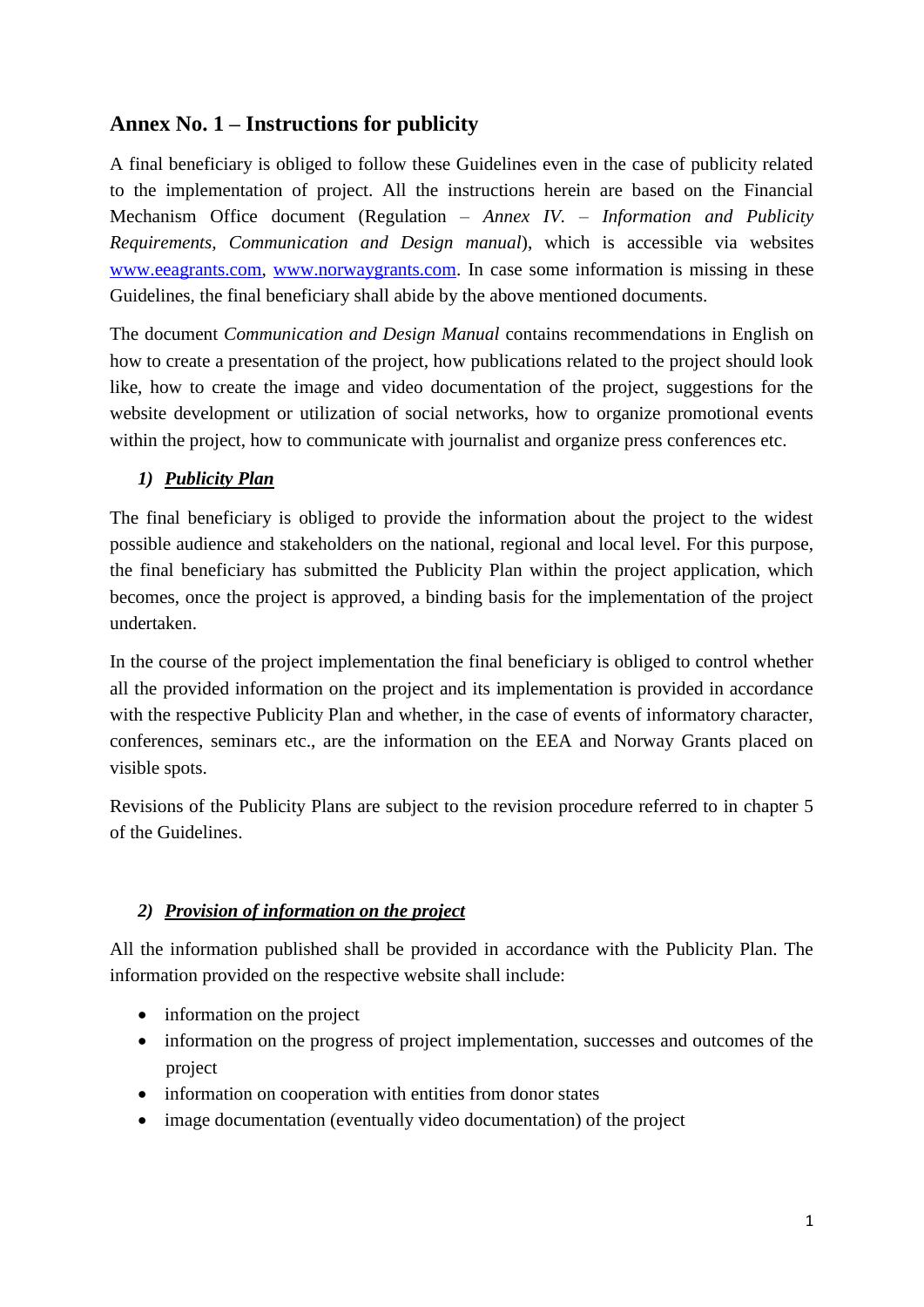Apart from this, the information provided shall contain the contact information and a visible link to the given programme, in the framework of which the project is supported, and also to the grant mechanism, from which the programme is supported (see the chart below).

# *3) Visual identity*

All the provided information and materials for publicity of a project financed by the EEA and Norway Grants should be in accordance with the document Communication and Design Manual. The respective required templates and samples (logos, PowerPoint presentations, billboards etc.) are available via [www.eeagrants.com](http://www.eeagrants.com/) and [www.norwaygrants.com](http://www.norwaygrants.com/) or [www.eeagrants.cz](http://www.eeagrants.cz/) and [www.norwaygrants.cz](http://www.norwaygrants.cz/) in the PDF format. For creation of own information materials and texts, the final beneficiary is obliged to use exclusively the up-todate version of these templates.

The final beneficiary is also recommended to ask the respective project manager of the Programme Operator for consultation concerning the layout of the information materials. Before the final version is made, it is necessary to check whether the proper logos are used and the text is clear and comprehensible.

# *A) Billboard*

The final beneficiary is obliged, in course of the implementation of the project, to place a billboard on a visible place on the object directly related to the implementation of the individual project, in case it fulfills the following presumptions:

- the contribution from the grant is greater than  $50\,000\,\text{EUR}$  (i.e. 1 240 000 CZK);
- the contribution is intended for financing the activities related to the object, infrastructure or construction works.

Billboards shall contain clear and comprehensible information concerning the project implemented, i.e. full name of the project, a logo of the respective grant mechanism (see the chart below paragraph 2 of point 3 D) – utilization of logo) and link to the website of the grant mechanism. The final beneficiary also may place her or his logo on the billboard. The information about the project shall include information on the amount of grant awarded and what exactly is financed by the respective grant, information on intended objectives of the project, its implementer and information about target groups the project is focused on.

Technical parameters of the billboard:

- Minimum dimensions of the billboard are **2000 mm in width and 1000 mm in height**.
- The billboard must be produced of durable material which is commonly used for large-scale printed billboards.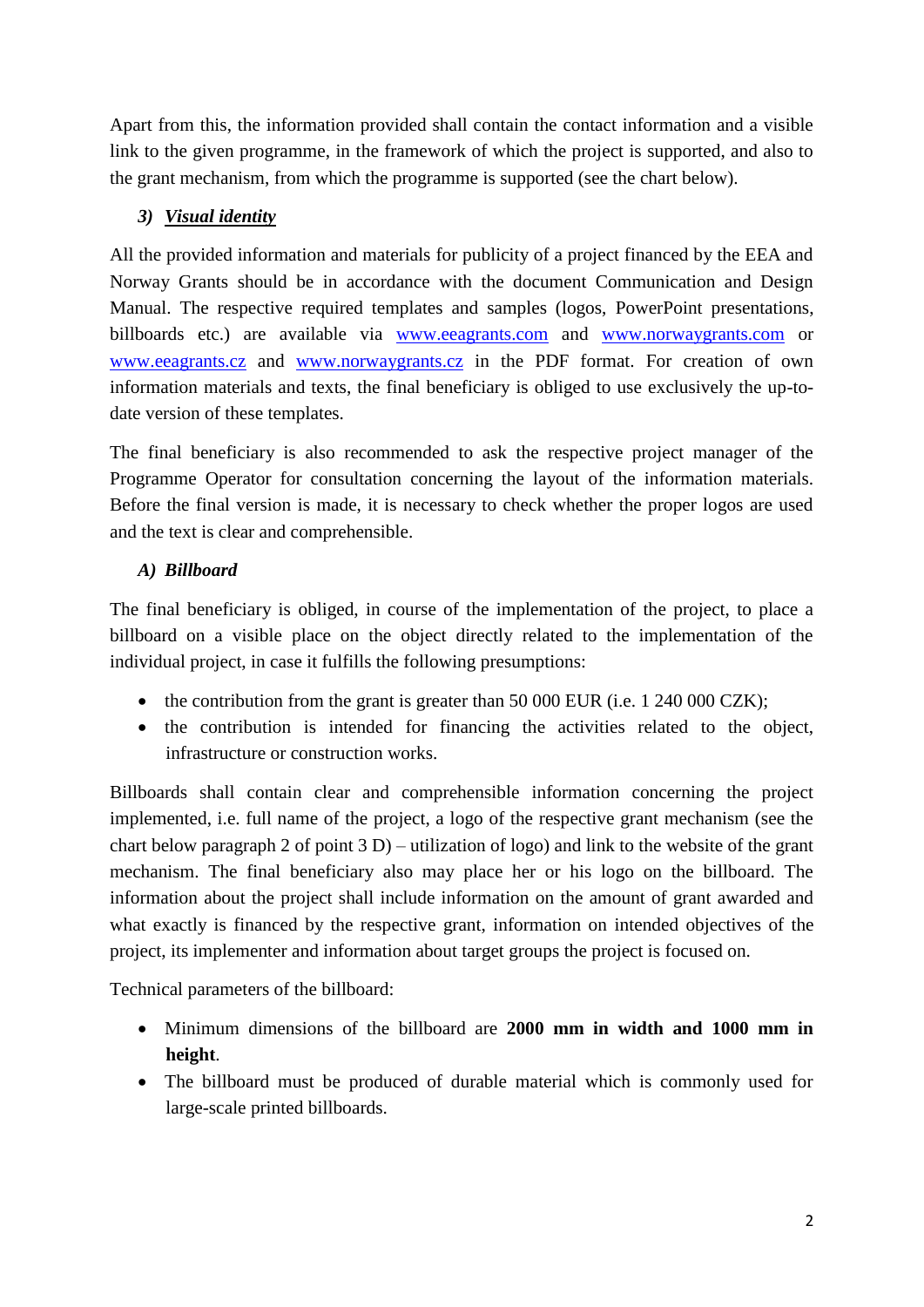### *B) Commemorative plaque*

**After completion of implementation of the given activity within the project, and before the project is finished, the billboard must be replaced with a durable commemorative plaque of prescribed dimensions.**

Technical parameters of the commemorative plaque:

- Minimum dimensions of the commemorative plaque are **200 mm in height and 300 mm in width.**
- The commemorative plaque must be produced of durable material, e.g. anodized aluminum, brass, plastic etc., with a thickness of at least **2 mm**.
- The print must be made in three colors:
	- o Dark blue: PMS C 187
	- o Red: PMS C 647
	- o Black at 70%
- The surface and edges must be coated with hot varnish at 80°C. Before the plaque is varnished, the holes for fixing must be drilled.

The commemorative plaque must contain information about support in Czech and English language with the following wording:

In case of support from the EEA Grants: *Podpořeno grantem z Islandu, Lichtenštejnska a Norska. Supported by grant from Iceland, Liechtenstein and Norway*

In case of support from the Norway Grants: *Podpořeno grantem z Norska Supported by grant from Norway*

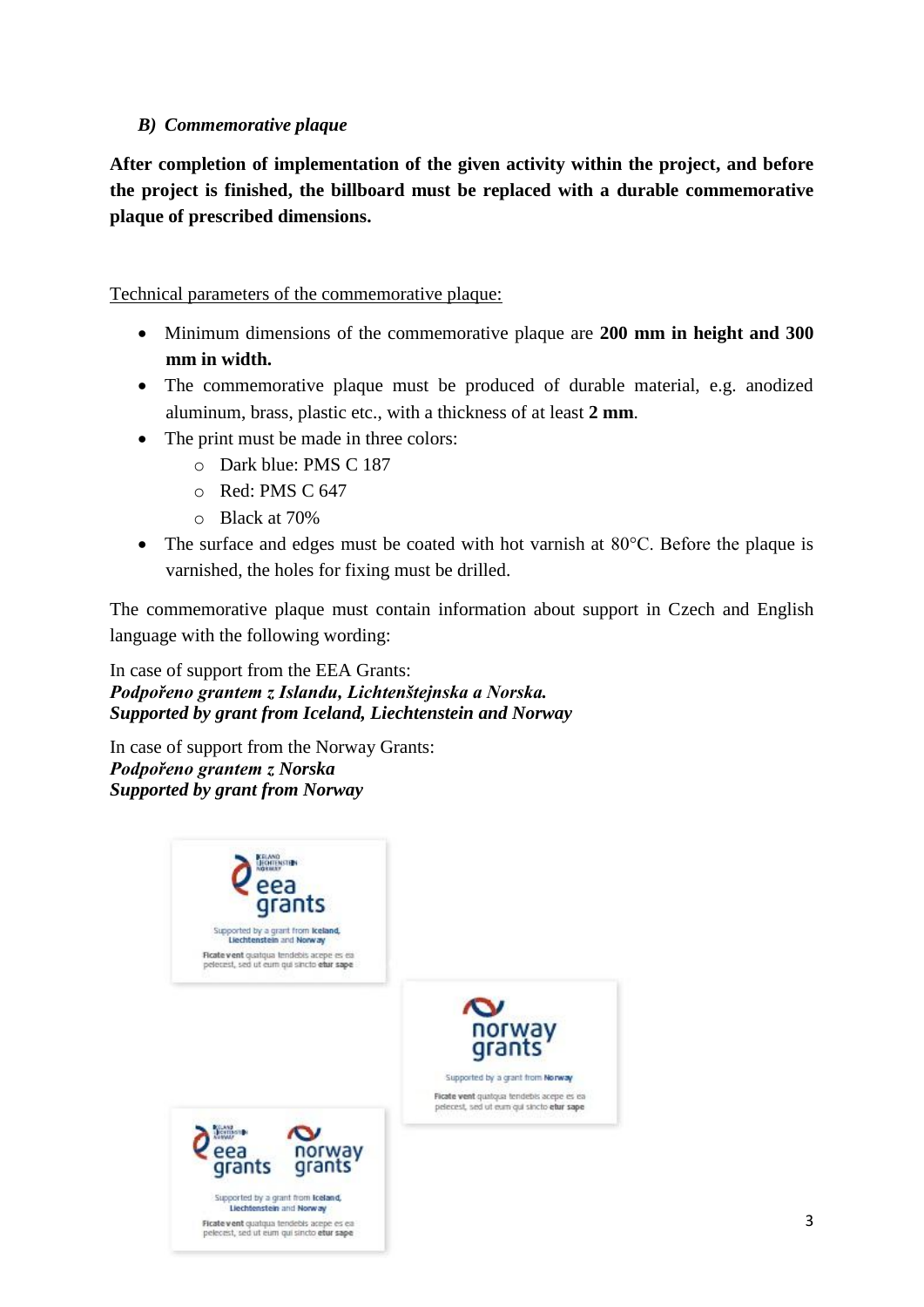### *C) Stickers for the purchased equipment*

The final beneficiary is obliged to use a sticker in the case of equipment purchases, in the case the acquisition is financed by the EEA and Norway Grants 2009-2014, and then label each item of this equipment with the respective sticker.

Technical parameters of the commemorative plaque:

- Minimum dimensions of the sticker are 100 mm in width and 55 m in height.
- The text must be accompanied with the logo of the respective grant mechanism (see chart below paragraph 2 of point 3 D) – Utilization of the logo).
- The sticker must be printed on self-adhesive sticker sheets.

The sticker must contain information about support in Czech and English language with the following wording:

In case of support from the EEA Grants: *Podpořeno grantem z Islandu, Lichtenštejnska a Norska. Supported by grant from Iceland, Liechtenstein and Norway*

In case of support from the Norway Grants: *Podpořeno grantem z Norska Supported by grant from Norway*

### *D) Utilization of logo*

The logos of the EEA and Norway Grants must be used in a uniform form across individual programmes in the red PMS 187C and blue PMS 647C colors or in the black and gray PMS 7534 C colors.



The minimum size of the logo is 15 mm.

**The EEA Grants The Norway Grants**



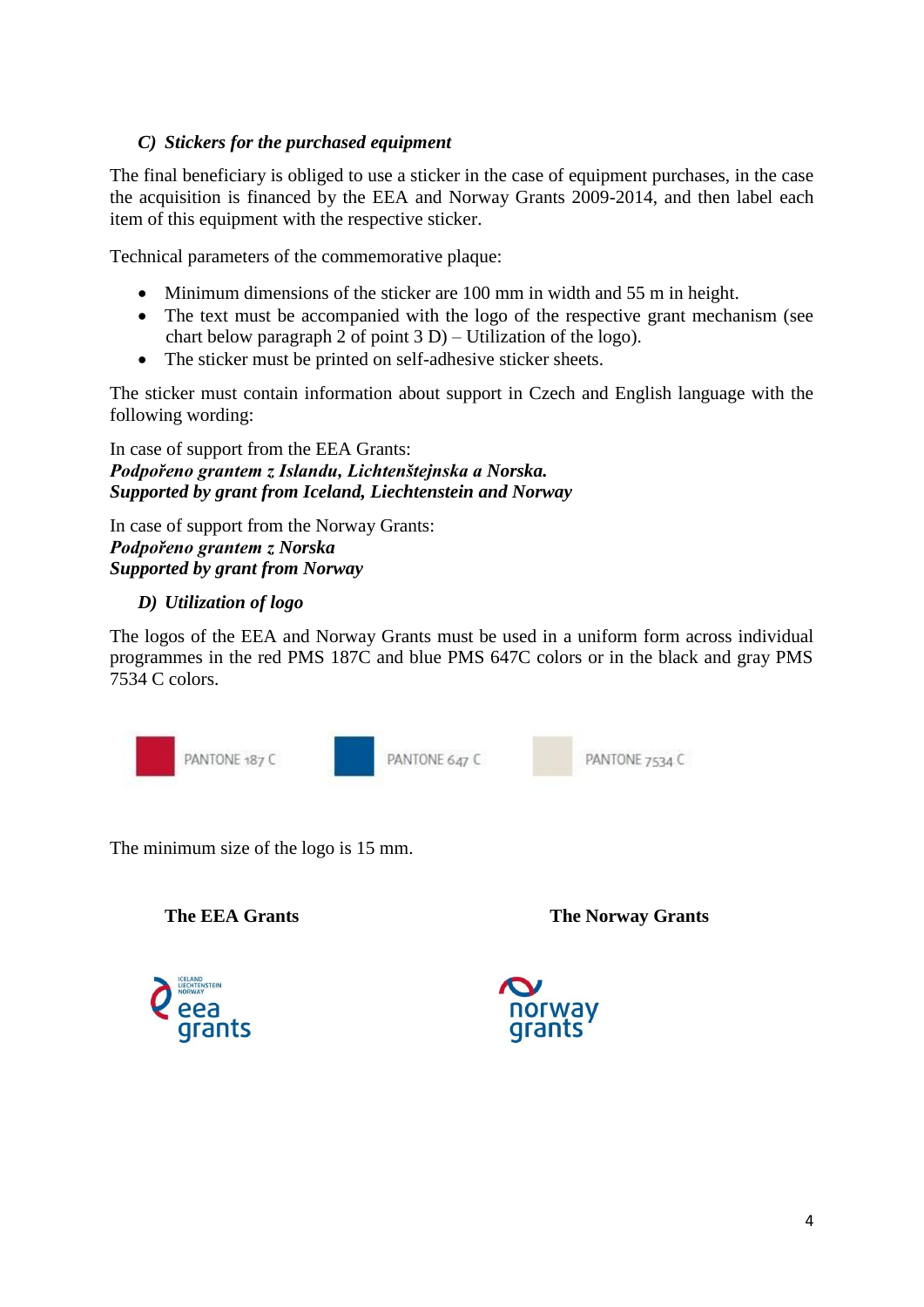**The final beneficiary is obliged to use the respective logo of the grant mechanism from which the grant for the implementation of the given project has been awarded. The grant mechanisms are divided according to the programmes in the framework of which the given projects are supported.**

| <b>Programme</b><br>No. | <b>Name of the Programme</b>                                                                                                                      | <b>Grant</b><br><b>Mechanism</b> |
|-------------------------|---------------------------------------------------------------------------------------------------------------------------------------------------|----------------------------------|
| <b>CZ02</b>             | Biodiversity and Ecosystem Services &<br>Environmental Monitoring and Integrated<br>Planning Control & Adaptation to Climate Change               | <b>EEA</b> Grants                |
| <b>CZ04</b>             | Children and Youth at Risk                                                                                                                        | <b>EEA</b> Grants                |
| <b>CZ05</b>             | National, Regional, Local Initiatives to Reduce<br>Inter-Group Inequalities and to promote Social<br><b>EEA</b> Grants<br>Inclusion               |                                  |
| <b>CZ06</b>             | <b>Cultural Heritage and Contemporary Arts</b>                                                                                                    | <b>EEA</b> Grants                |
| <b>CZ08</b>             | Pilot studies and surveys on CCS technology                                                                                                       | <b>Norway Grants</b>             |
| <b>CZ10</b>             | Capacity-building and Institutional Cooperation<br>between Beneficiary State and Norwegian Public<br>Institutions, Local and Regional Authorities | <b>Norway Grants</b>             |
| <b>CZ11</b>             | <b>Public Health Initiatives</b>                                                                                                                  | <b>Norway Grants</b>             |
| CZ13                    | Domestic and Gender-Based Violence &<br>Mainstreaming Gender Equality and Promoting<br><b>Work-Life Balance</b>                                   | <b>Norway Grants</b>             |
| CZ14                    | <b>Schengen Cooperation and Combating Cross-</b><br>border and Organized Crime, including<br><b>Trafficking and Itinerant Criminal Groups</b>     | <b>Norway Grants</b>             |
| <b>CZ15</b>             | Judicial Capacity-building Cooperation and<br>Correctional Services, including Non-custodial<br><b>Sanctions</b>                                  | <b>Norway Grants</b>             |

#### *E) Utilization of programme color palette*

The use of color is also different in the case of individual programmes (programme areas). For each programme one color and its shades are recommended. Since the programmes focused on the same programme areas are implemented in other 14 beneficiary states, similar colors are recommended for individual programs, so as to ensure uniformity across the beneficiary countries. The final beneficiary is recommended to use the prescribed color shade of the relevant programme, in the framework of which she or he implements her or his own project, on all publicity materials, i.e. inside information materials or in the form of additional graphic details etc.